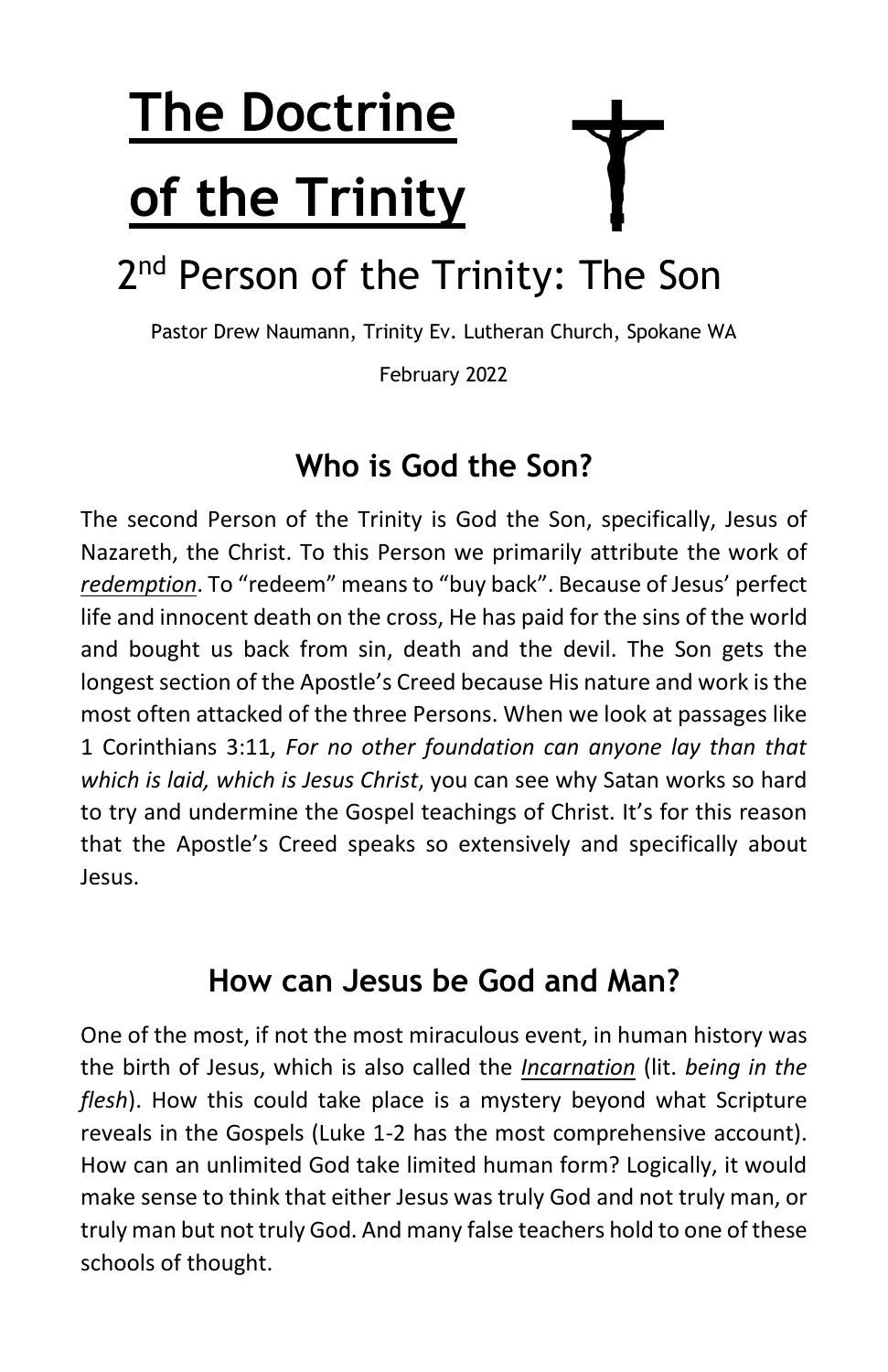- What are some accounts in Scripture that illustrate for us Jesus' human nature? What are some accounts that display His divinity?
- Read Hebrews 2:14. Why did Jesus have to be true man? Read 2 Corinthians 5:21. Why did Jesus have to be true God?

## **How can we know that Jesus is the Christ, the Son of God?**

The Messiah was foretold throughout the Old Testament as the One whom God would send to bring salvation to sinful mankind. But how can we be sure that Jesus was that Savior? After all, many people throughout history have claimed to be the Messiah and/or the Christ. What's to say that we shouldn't still be on the lookout for our Savior? There are many, many ways to answer these questions because Scripture has made it abundantly clear to us that Jesus is the Son of God. To name a few, we can be sure that Jesus is the Christ because of Messianic prophecies, because of Jesus' own words, and because of His actions.

• There are 68 Messianic prophecies that are specifically referenced in the Gospel accounts which Jesus fulfilled. Read Isaiah 7:14, Zechariah 11:12-13, and Psalm 34:20. How did Jesus fulfill each of these?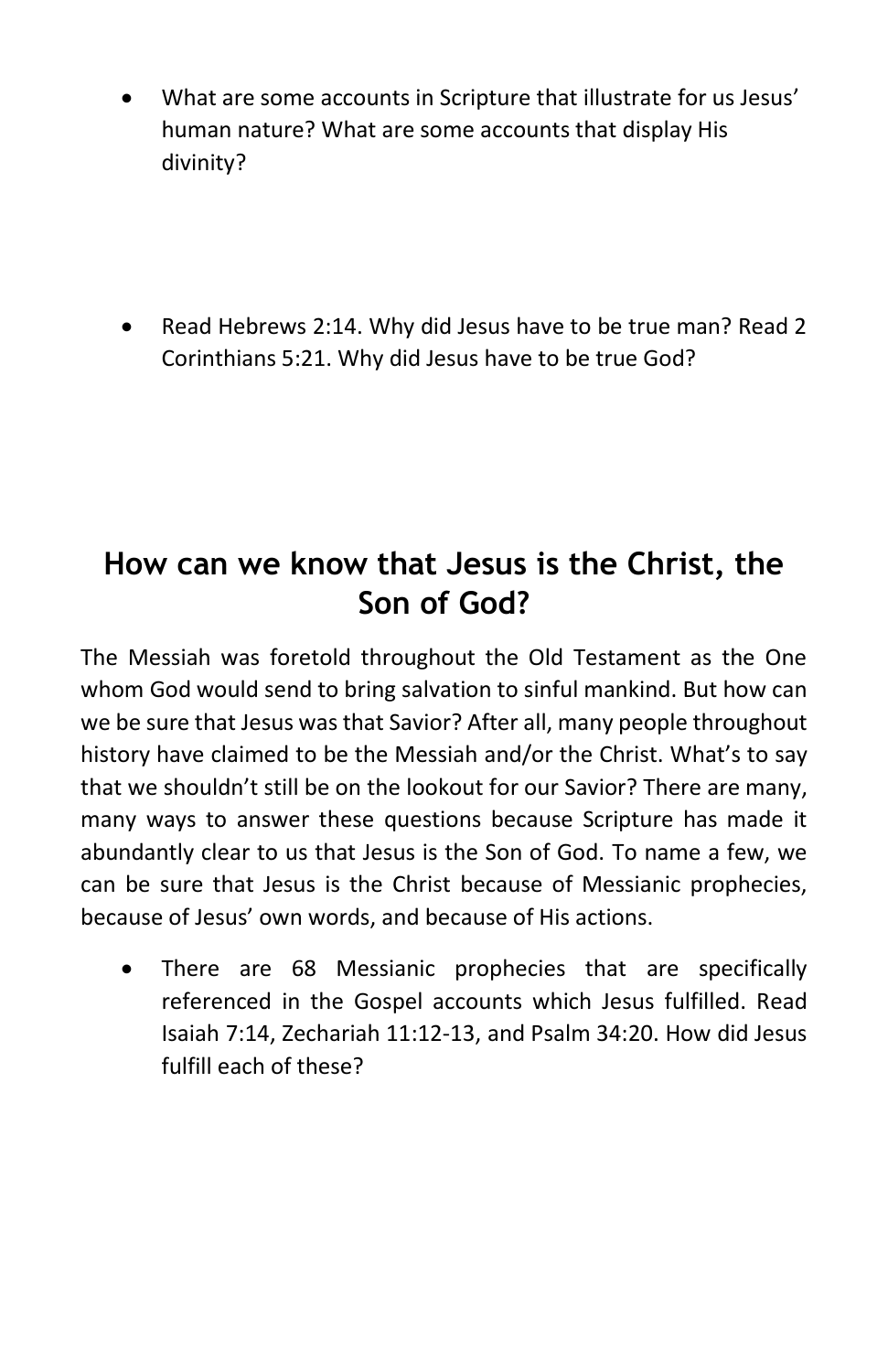- There are some who say that Jesus never claimed to be God. Read John 8:58-59, John 10:30-31, and Mark 14:61-64. Is Jesus being unclear in these accounts? What incentive would there have been for Jesus to deny being God?
- Read Mark 2:8-12. Jesus performed many miracles during His earthly ministry, and three just in these short verses. How did these miracles show Jesus' divine power as God?

## **What are the three offices of Christ?**

In Scripture, Jesus in given the title Messiah (OT) and Christ (NT). Both of these titles mean "Anointed One" in their respective languages. But anointed to what? This is where the three offices of Christ come in. In the Old and the New Testament, the Anointed One is described as working on our behalf as our Prophet (Deut. 18:15), our Priest (Heb. 3:1), and our King (Isa. 9:6-7). As our Prophet, Christ has proclaimed the Gospel of reconciliation in His earthly ministry and continues to proclaim it through His Word. As our Priest, He has offered himself as the one and final sacrifice for all sin. As our King, He has established His kingdom of grace (the Holy Christian Church), and rules in the hearts of all believers.

• Which of Christ's offices is discredited when the inerrancy of Scripture is questioned? Which office is discredited by teaching work-righteousness? Which office is discredited when we give Christ's authority to a human being (the Pope for Catholics, the Prophet for Mormons, etc.)?